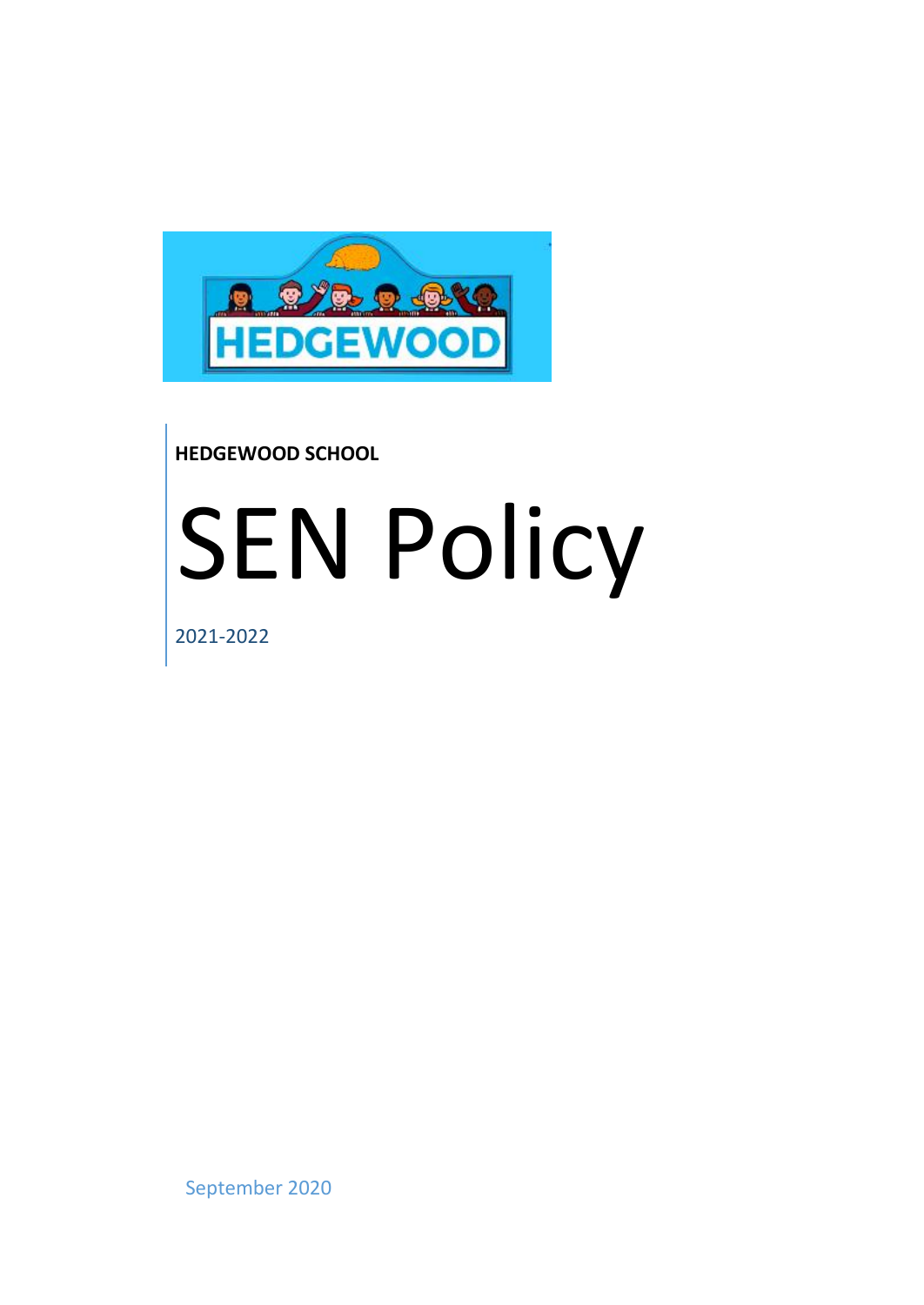

#### **Introduction**

Hedgewood is a Special Primary School maintained by the London Borough of Hillingdon. We achieved Advanced National Autistic Society (NAS) accreditation in July 2021. Hedgewood is also the Autism Education Trust(AET) Hub for Hillingdon. Our pupils, aged 4-11yrs, most with a diagnosis of Autism Spectrum Condition (ASC) and learning difficulties. All pupils have an Educational Health and Care Plan. Many pupils also are also further challenged by other issues such as speech, language/communication, ADHD, fine/gross motor skills, SEMH, SpLD, physical disabilities and visual/auditory impairment.

#### **Aims & Objectives**

Our provision is designed to offset difficulties with:

- Social Communication
- Social Interaction
- Restricted and repetitive patterns of behaviour.
- Sensory sensitivities

The governors, through the School Improvement Plan (SIP), support our efforts to both extend engagement with the curriculum and improve the physical environment of school so as to create more learning and social/play and independence opportunities.

#### **Admissions**

Pupils are referred to the school following a professional assessment arranged through Hillingdon Local Authority. All our pupils have an Education, Health and Care Plan (EHCP). Each EHCP identifies the specific needs of the pupil and the provision to meet those needs. Any emerging needs would be raised with parent/carers and at the Annual Review meeting.

Currently, all admissions to the school are arranged through the Special Educational Needs Team at the Civic Centre, Uxbridge in conjunction with the school.

#### **Special Education Needs Team**

Social Care 4E/05 London Borough of Hillingdon

For more information, see our Admissions policy on the website.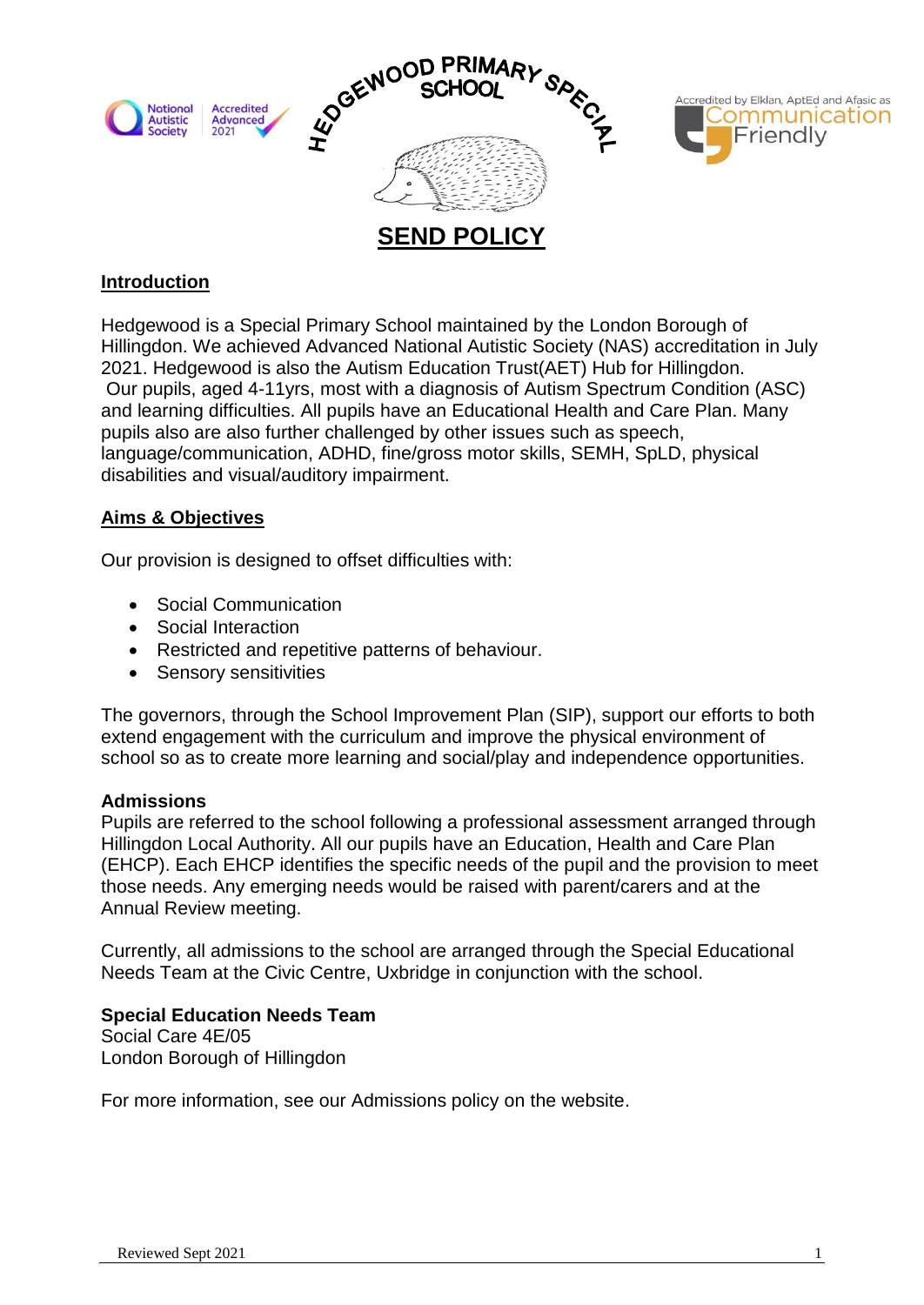#### **SECTION 1 Support for Learners.**

The four areas of Special Educational Needs and Disabilities (SEND), which are allocated as primary need (DfE) are as follows:

- 1. Communication and interaction
- 2. Cognition and Learning
- 3. Social, emotional and mental health
- 4. Sensory or Physical

Across the school. pupil support is tailored to meet needs through focused, ASC specific training of the staff team, utilising environmental autism friendly structures in a low arousal context. Enhancing staff ASC skill, knowledge and understanding is an important focus of the school's CPD programme, key elements of which are set out below. Our aim is to quality assure our ASC practice.

- AET Complex Autism
- Studio 111 (Low arousal approach to behaviour)
- Positive Behaviour Support (PBS) through Hedgewood ABC (PTR Model)
- Sensory Integration (SI) and Sensory Programmes
- EFL (Essentials for Living)
- $\bullet$  Sign Along (signing and symbols)
- Intensive Interaction
- Zones of Regulation
- Attention Autism
- PCS (Picture Communication Systems) or SVN Communication (Subject, Verb, Noun)
- Augmentative and Alternative Communication (AAC)
- Planned introduction to the CONNECT curriculum
- TEACCH (Treatment and Education of Autistic and other Communication Handicapped Children)
- Adapted Curriculum Pathways

Each pupil has a Personal Curriculum Plans (PCP) which is reviewed three times across the year. The PCP outline pupils current educational and personal targets.

PCPs are supplemented, as needed, by the following:

- a detailed pupil profile plan
- $\bullet$  an individual support plan (ISP),
- A hedgewood ABC plan (proactive and reactive strategies to positively support behaviour)
- a medical/health care plan
- a personal risk assessment
- $\bullet$  a therapy plan

Staff have detailed awareness of the particular needs of their pupils, which, along with training and good family relationships, ensures that we have a good context for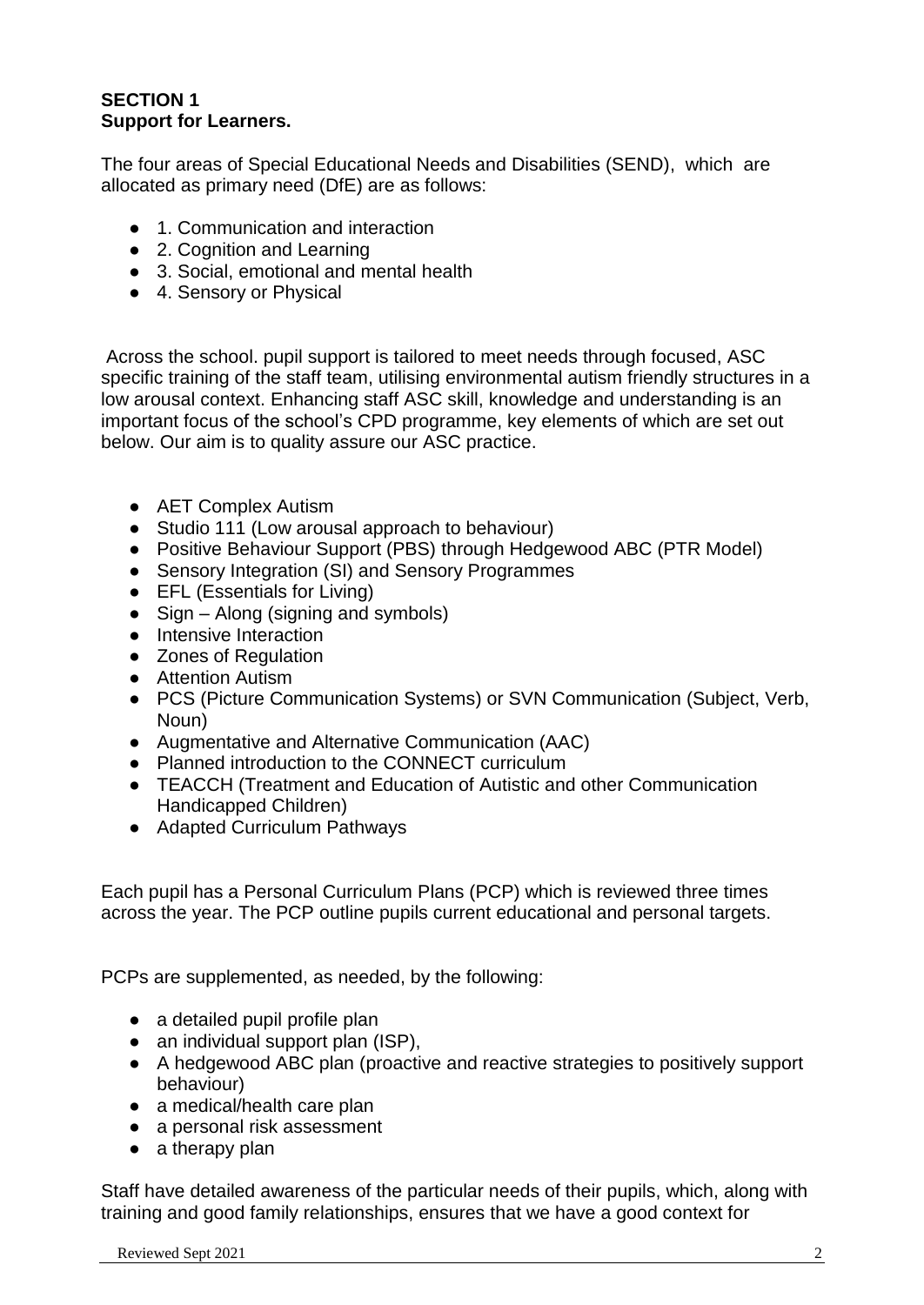progress . Emphasis is on ensuring an understanding of individual needs and identifying implementation strategies to support them, both within the classroom and at home. A careful identification of the most appropriate curriculum pathway supports this. Staffing is also allocated for safety and learning. The creation and adjustment of timetables and social arrangements and the provision of appropriate materials and teaching aids along with the adapted accommodation allows for a fuller access to learning.

At Hedgewood, the quality of staff pupil relationships, along with the structure provided by stability, predictability and security which is essential for many of our pupils These are crucial precursors to ensuring they are ready and able to learn. The way in which their day is structured and organised, depends on their individual needs but is achieved through; timetabling, rewards, exercise, schedules, reflection, curriculum support, intervention, therapeutic input and co working with eg CAMHS LD and Social Care.

Movement, sensory and learning breaks are available as necessary throughout the school day. We promote exercise as a key feature in enhancing attention and concentration, and the clear benefits to health and well-being. Our Outdoor Learning Programme is in constant development

Transition times are always an essential part of our planning. We explicitly teach all our pupils how to manage these times and how to prepare for changes including both planned and unplanned changes as well as welcome and less welcome changes.

Transitions into school, within school and beyond school are identified within our Transitions Policy.

#### **Communication**

Communication underpins all learning and hence is considered a key area of development for all pupils. The school uses a 'Total Communication Approach' using signing, symbols, photographs, high and low tech communication aids and objects of reference as appropriate to individual pupil's needs to provide clear communication.

Pupils will be supported to understand and use all appropriate forms of communication to ensure their needs, wants and opinions are communicated and understood, and there well -being is therefore enhanced. Opportunities will be planned for development of social communication skills and social understanding. This will be achieved through adult modelling and mirroring, individual pupil communication targets devised through a multi- disciplinary approach to include Speech and Language therapy and our communication friendly environment in supporting pupils with ASC in the classroom.

Staff at Hedgewood are expected to be 'active listeners', sensitively attuned to understanding the communication of young people with autism. This is a committment to enabling increased appropriate communication through each individual pupil's preferred means of communication. Early identification of a child's preferred method of communication is key to determining appropriate access to learning opportunities.

#### **Developing communication through identifying Alternative Methods of Speaking (AMS)**, for children who are preverbal or emerging verbal.

Each child has their own method of speaking/communicating that is appropriate to them. A preferred method of speaking could be picture communication systems, communication belts, communication books, signing or electronic communication systems such as Proloquo2go. When an identified method of speaking encourages and helps children who are becoming verbal and provides a means of communication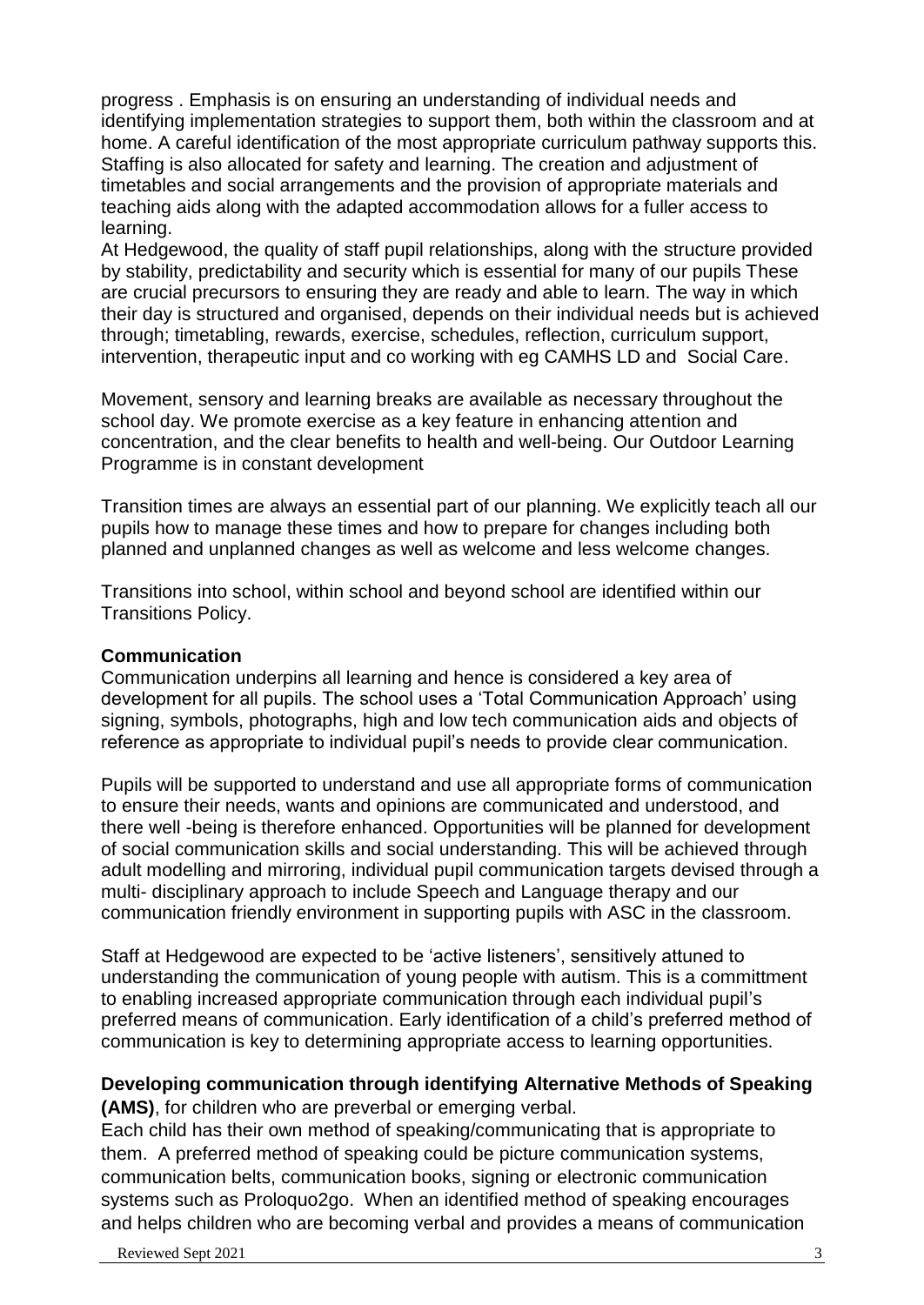for pupils who do not become verbal. This reduces incipient frustration and helps with emotional well-being.

Communication assessments are completed with support from the Speech and Language Therapy team and are identified within each pupil's pupil profile which forms part of the PCP. Alternative methods of speaking are evaluated on a three monthly cycle to review effectiveness and appropriateness to the individual. The aim is always to increase expressive language and support receptive language.

AMS needs are identified as follows:

- **No-tech** communication (or "unaided communication") may include; body language, gestures, pointing, eye pointing, facial expressions, vocalisations, signing, idiosyncratic signing.
- **Low-tech** communication systems (or "aided communication") may include: pen and paper to write messages or draw; alphabet and word boards; communication charts or books with pictures, photos and symbols; objects of reference.
- **High-tech** communication systems (or "aided communication'') may include; simple buttons or pages that speak when touched, to very sophisticated systems. Some high-tech communication systems are based on familiar equipment such as mobile devices, tablets and laptops, others use equipment specially designed to support communication.

#### **Literacy and numeracy provision**

Our delivery takes the form of a multi-sensory approach which meets the needs of those relatively few of our pupils who also are diagnosed with Dyslexia, Dyspraxia or Dyscalculia (SpLD).

These pupils are presented with a broad, balanced and relevant curriculum which is differentiated by presentation, pace, level and outcome to meet their individual needs including differentiated materials.

We recognise that good progress in literacy and numeracy is linked to structured, systematic teaching programmes that occur regularly and frequently, and often involve a multi-sensory approach. These may be delivered individually or within small groups with a teacher led focus on access to the curriculum.

For example, literacy interventions support pupils to develop decoding strategies for reading, phonological awareness, sight words, comprehension and extended writing skills.

Pupils have access to a range of software programmes to enhance their learning. Some pupils are supported to learn keyboard touch typing, spelling, reading, planning and presentation skills.

Numeracy support focuses on specific difficulties with mathematical problems, recall of number facts, sequencing and 'worded' mathematical problems. The use of software programmes supports pupil learning.

Specialist teaching is linked with core curriculum class work. Learning support is provided variously according to assessed need, on a one to one basis, in small groups or within the general classroom.

All pupils are assessed on entry to the school and from this the curriculum pathway is chosen along with appropriate interventions/ programmes.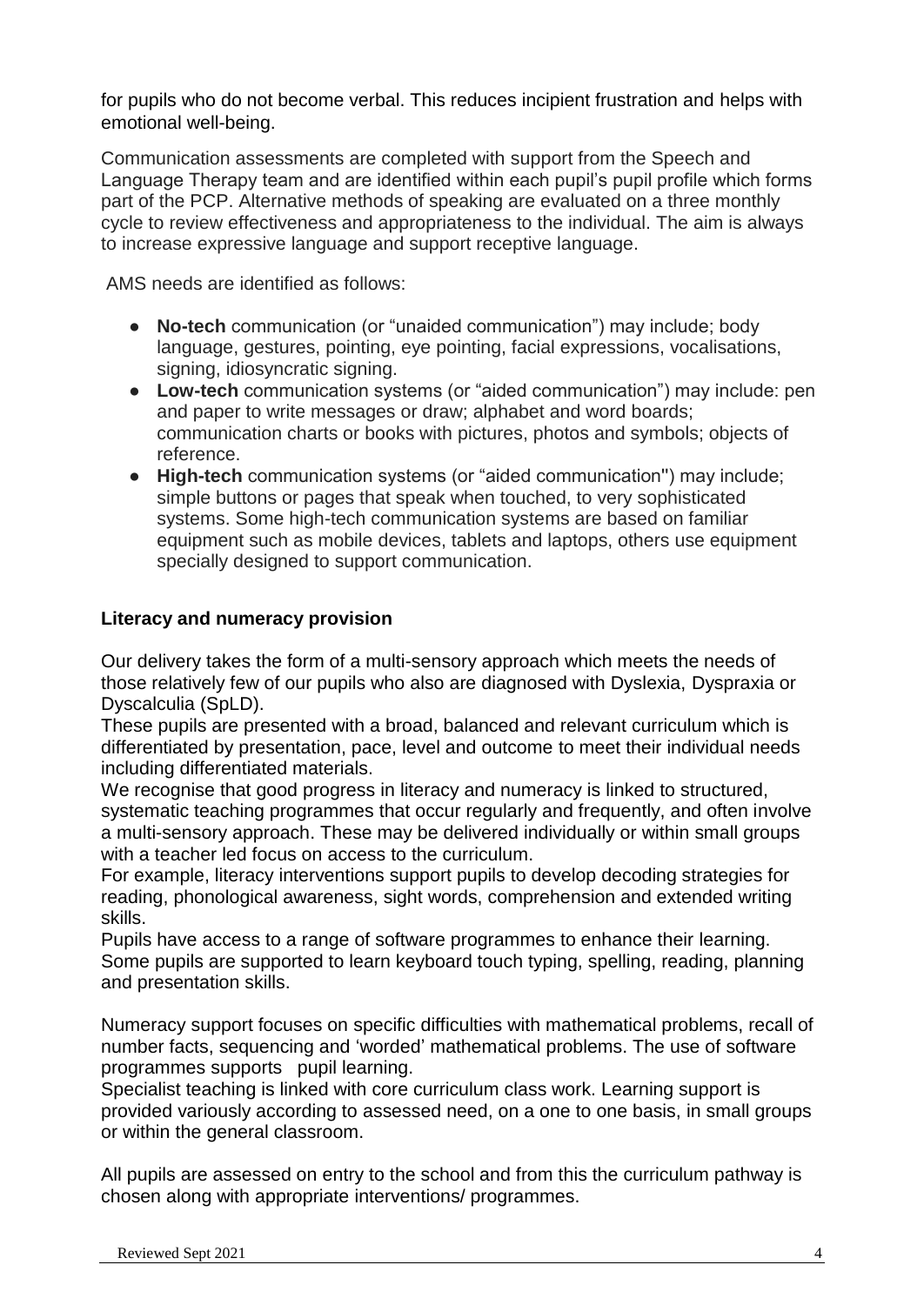#### **ICT to enhance learning**

Pupils with autism are often comfortable using technology and therefore we build on this natural motivation whilst remaining mindful of over – reliance

Technology as an integrated part of our daily curriculum delivery. When thinking about the use of technology we do not see this exclusively as computing. We aim to teach our pupils how to access and become familiar with a range of technologies that support not only their academic learning, but also enhance their independence. For example, using digital cameras, recording and sound devices, electrical equipment around the home (washing machines, tumble dryers, microwaves], digital calculators, mobile phones, ticket machines in train stations and so forth.

In a more traditional sense, we improve learning through the use of Interactive Whiteboards within classrooms and access to a range of devices such as computers, iPads and handheld devices to enhance and reinforce learning. The internet is a powerful learning tool and using this appropriately and safely features as an integral part of learning.

Homework and collaborative working is facilitated through the SEESAW Learning platform and educational apps such as Reading Eggs, Maths Seeds & Lexia . Any augmentative and additional communication aids (AAC), Proloquo2go or IT equipment that individual may need to facilitate their learning is assessed on joining the school such

#### **Essential 8 (E8) skills development:**

The Essentials for Living (EfL), Essential 8 skills assessment is a baseline assessment for every pupil.

The Essential 8 skills are:

- 1 Making requests;
- 2 Waiting;
- 3 Accepting removals;
- 4 making transitions;
- 5 sharing and turn taking;
- 6 Completing ten consecutive, brief previously acquired tasks;
- 7 Accepting 'no';

8 Following directions related to health and safety; Completing daily living skills related to health and safety; Tolerating situations related to health and safety.

Research shows\* that pupils who do not have E8 skills are more at risk of developing significant challenging behaviours with consequent reduced life opportunities.

\*Dr Heather Armstrong- Clinical Psychologist, & Warwick University.

#### **Provision for G&T, EAL and LAC**

If a pupil demonstrates a particular aptitude within an area of learning, this is identified within their PCP pupil progress meeting. We are able to extend the learning for G&T primary children using our specialist teachers. For pupils who have English as an additional language there are various routes available to support their language development.

For Looked After Children we adopt a multi-professional approach to ensure the pupil are supported across the school day and beyond. Our Family Support Service ensures that al LAC pupils, have a detailed plan in place to support their placement. The school works closely with the Local Authority and the services employed to ensure appropriate and consistent support.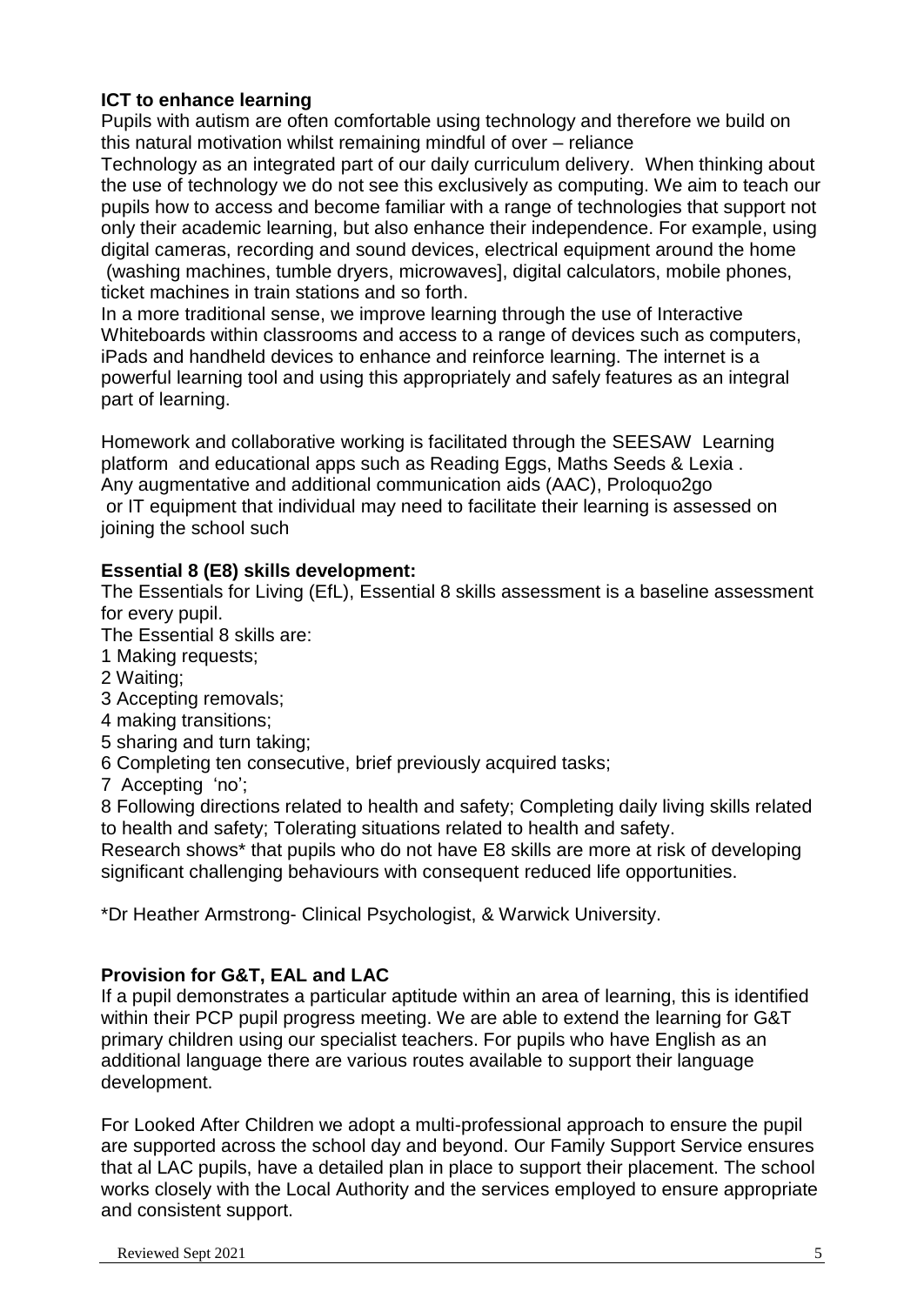#### **Resource Allocation**

Resources are allocated to pupils according to their assessed need. Staffing is allocated to classes flexibly with some individual pupils receiving more support than others. Pupils have individualised equipment that will enable them to access the curriculum and social environment of the school.

#### **Provision mapping**

Paragraph 6.76 of the Special Educational Needs and Disability (SEND) Code of Practice supports provision maps as an efficient way of showing the provision the school makes which is additional to and different from that which is offered through the school's curriculum. They provide

- An overview of the programmes and interventions used with different groups of pupils
- A basis for monitoring the levels of intervention

Through effective provision mapping of interventions and services offered to our pupils we are able to accurately assess the impact each of the initiatives has on the individual's progress. This enables us to tailor them in ways that are meaningful and successful to the learning.

Provision mapping is used to ensure the outcomes within pupil's EHCP are being met effectively and help us to measure their impact as part of the EHCP review process.

#### **SECTION 2**

#### **Specialist Support**

The school has its own extensive multi-disciplinary team. This is made up of:

- Speech & Language Therapist
- Occupational Therapist
- Therapy assistants for SaLT and OT
- Mental Health Fist Aiders
- Positive Behaviour Support Lead
- Behaviour Technician
- Intensive Pupil Support Team

Therapy is integrated throughout the school day. We are able to provide high quality training to staff in current approaches and offer support to ensure the successful implementation of programmes.

#### **Occupational therapy**

A variety of occupational therapy(OT) approaches are used to promote both the foundation of or the continued development of essential life skills. Occupational Therapy supports a range of challenges such as developmental disabilities, autism (DSM-5 recognises sensory difficulties as a feature of autism), ADHD, sensory processing issues, dysgraphia & OCD.

Assessments create a profile of pupil's strengths and difficulties. Individual targets are set that form part of their personal programme in class.

These targets may include: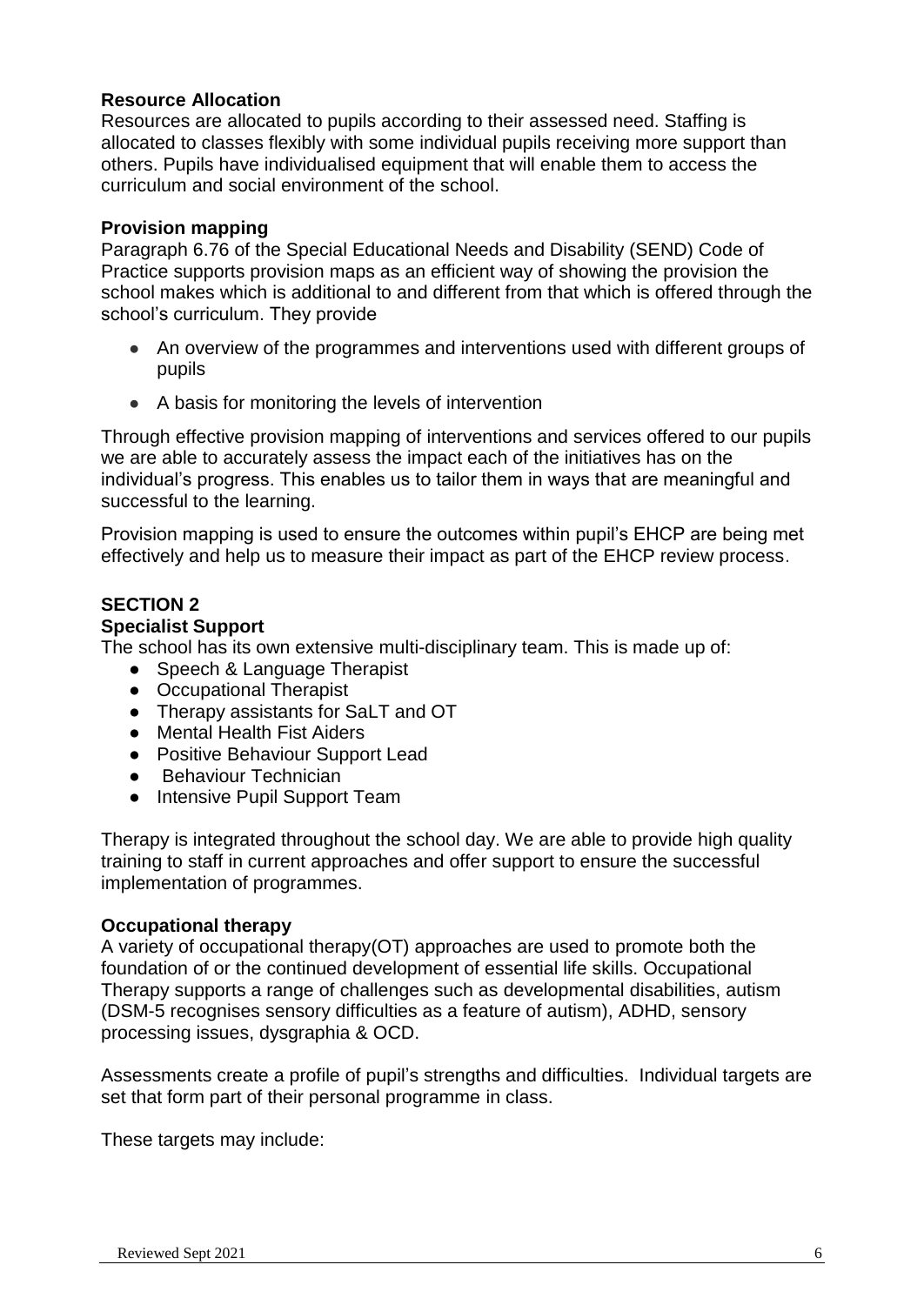#### **Individual Occupational Therapy**

 This addresses specific motor coordination, sensory, and emotional difficulties as they relate to self-regulation, executive functioning, fine motor skills, and visual motor skills for a smaller group of pupils to support learning.

#### **Group therapy / Relaxation sessions / Intradisciplinary therapy**

These target specific sensory, social and coordination areas.

Selected pupils identified for support and development may need assistance in following areas:

- Regulation of emotions and attention
- Modulation of anxiety
- Fine motor skills and perceptual skills (to write, type and and manipulate using hands)
- Gross motor skills (running, jumping, kicking, throwing)
- Motor planning ability (to arrive at a point at the same time as a football in order to kick it, to sense how hard to press when writing, to move food around in their mouth to chew and eat neatly)
- Support with eating
- The ability to move across the midline with eyes, arms and legs to enable reading, writing and physical activity)
- Improving sensory processing and filtering
- Developing age appropriate social skills
- Strengthen trunk stability

#### **Speech and language therapy**

Young people with autism have a difficulty with language and communication skills, including social communication. This is recognised within the DSM-5 diagnosis. The role of a speech and language therapist is to promote the speech, language and communication development of our pupils, ensuring that each pupil achieves their full communicative potential by contributing to and supporting class based learning. As the ability to use language and communicate with others differs from individual to individual, so there is an emphasis on ensuring effective individual communication systems. Effective communication facilitates progress, at school, at home and in the community.

A speech, language and communication profile is created through informal and formal assessments, these identify strengths and needs of each pupil.

Programmes are written to address areas of difficulty such as;

- Understanding of language
- Expression of language
- Grammar
- Semantics
- Higher-level language skills such as sequencing and word finding
- Attention and listening skills
- Auditory short-term memory
- Play skills
- Social use of language
- Speech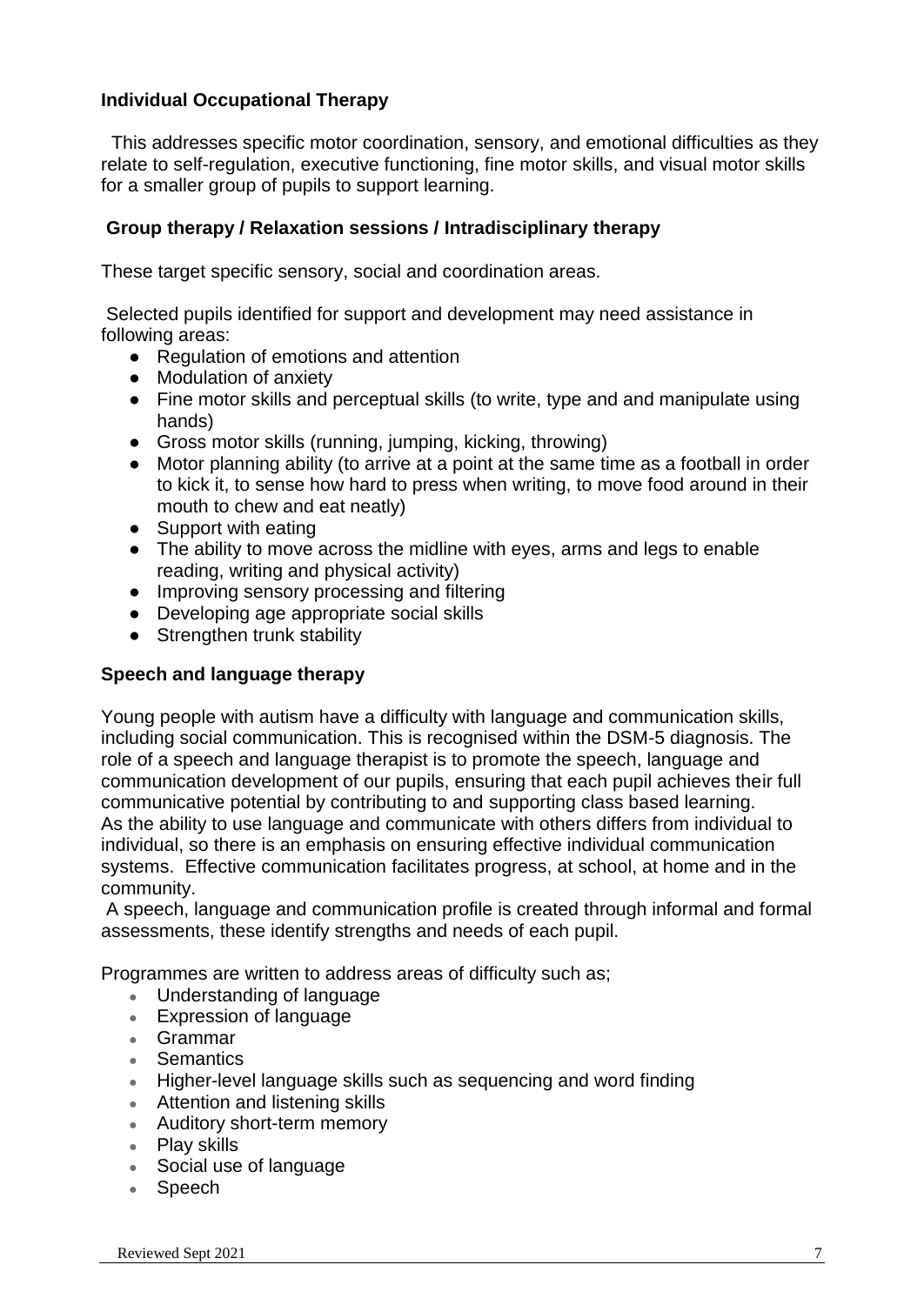The speech and language therapists work alongside classroom staff to provide targeted advice and support integrated into the classroom. Progress and targets are regularly reviewed and new targets incorporated into PCPs.

Autism-specific strategies are used consistently to promote opportunities for developing communication. Most visual and transactional support have independence and emotional regulation as key aims.

#### **Social, Emotional and Mental health**

This is a key area of on-going investment for the school as evidenced by our Mental Health First Aider training, the support for training both a school based counsellor and a school based Behaviour Analyst, the expansion of our Family Services team, the intensive weekend and Holiday support programmes, the Catch –Up clubs which feature amongst other MH initiatives. We are making this investment because we recognise the truth of the NAS MH detail below which is supported by the W.H.O. because LA local support services seem to be shrinking, because the pandemic has stretched many of our families who were already under pressure and because we believe it is the course of action with the most integrity.

#### *The National Autistic Society states "Even though mental illness can be more common for people with autism than in the general population, the mental health of people on the spectrum is often overlooked."*

Mental health issues frequently affecting ASC individuals are:

● **Anxiety disorders** - common amongst people with autism. Approximately 40% will suffer from one anxiety disorder at any time, compared with up to 15% in the general population. Depression of one form or another, can often be linked with this.

#### ● **Obsessive Compulsive Disorder**

OCD can be both distressing and exhausting [ obsessions ie. the thoughts and compulsions ie the behaviours], and can get in the way of everyday life for the person and impact adversely on their families. OCD can be overlooked in people with autism, as it may be mistaken for repetitive behaviour.

#### **Hedgewood School has adopted the principles of Positive Behaviour Support that seeks to discover the function or communicative intent behind behaviours.**

We utilise the STUDIO 3 approach which is a non-aversive approach to challenging behaviour where the focus is on identifying factors which affect behaviour and managing change over time.

The principles of positive reward and the teaching of new skills including communication, are key to managing this change. It emphasises community presence, choice participation and a person – centred approach to managing behaviours.

For many pupils with an autistic spectrum disorder, seemingly incidental environmental factors will greatly increase stress levels, potentially leading to challenging behaviour and reducing their opportunity for learning. Response to these challenges for pupils is part of our use of NAS SPELL approach and a key motivator to identifying the appropriate curriculum pathway according to pupils needs.

For some pupils an Individual Support Plan (ISP) is necessary to assist in the management of anxiety and related behaviours. This is shared with parents, staff and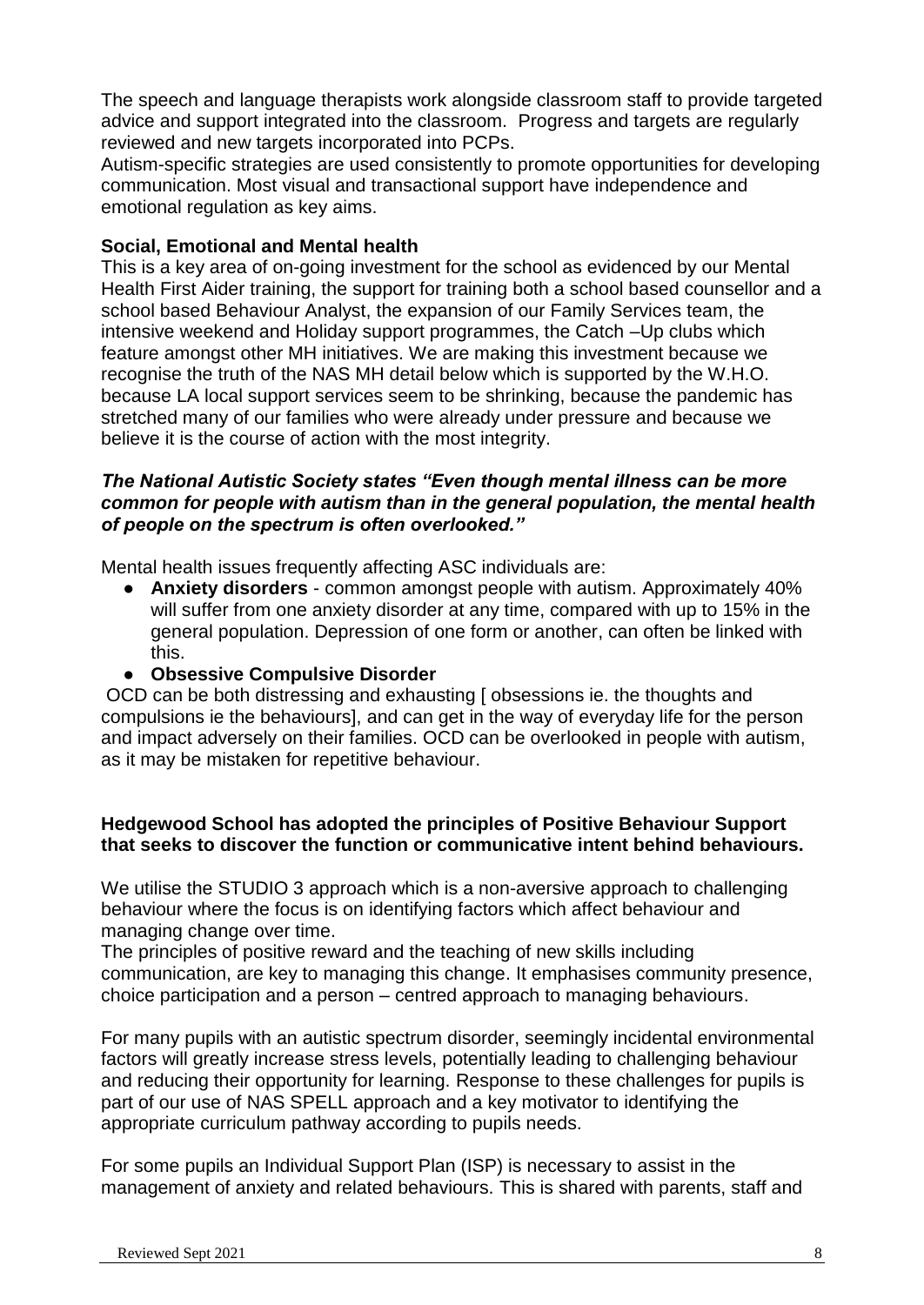appropriate professionals involved with the provision of services to the young person with autism.

Targeted support for pupils faced with the most challenges comes through the Essentials for Living curriculum and the Intensive Pupil Support Team working in all three curriculum pathways. This team works closely with local support services such as CAMHS LD, Social Care HACS and Community Connect.

Appropriate packages of support are implemented for pupils. Often, provision (eg respite) will be within the school setting to ensure a consistent approach.

Social Communication and Emotional Regulation form part of our planning and every pupil, as needed, has targets identified on their PCP. Additional intervention groups such as social skills and clubs are operated as needed.

We have utilised the CONNECT PSHE and Wellbeing curriculum to support children to engage in the six Wellbeing behaviours. The termly themes are derived from the psychological wellbeing literature, and specifically the work of Dr Geetanjali Basarkod.

[Dr Basarkod's PhD thesis](https://researchbank.acu.edu.au/theses/780/) expanded on the work of the [New Economics Foundation](https://neweconomics.org/2008/10/five-ways-to-wellbeing) by empirically showed that psychologically healthy people tend to engage in **6 behaviours**. Our curriculum is anchored in these six behaviours

- I. Connecting with others namely;
- II. Challenging oneself ;
- III. **Giving to others:**
- IV. Exercising;
- V. Embracing the moment
- VI. Self-care

Through termly topics focused on the healthy wellbeing habits the curriculum aims to build the four core **DNA-V** skills.

**Discoverer** skills are about learning to explore the environment in a fun and open way.

**Noticer** skills are about contacting and labelling experiences in the present moment.

**Advisor** skill are about weighing up the reasons for and against pursuing a particular course of action.

**Values** skill is about identifying the qualities we want to reflect in our behaviour. The skills tend to be impacted by thoughts about ourselves and others. Our CONNECT PSHE curriculum aims to support pupils to adopt a more flexible view of these concepts.

**We are also in the process of investing in a Quality of Life (QoL) framework to support the social and emotional needs of pupils and their families.**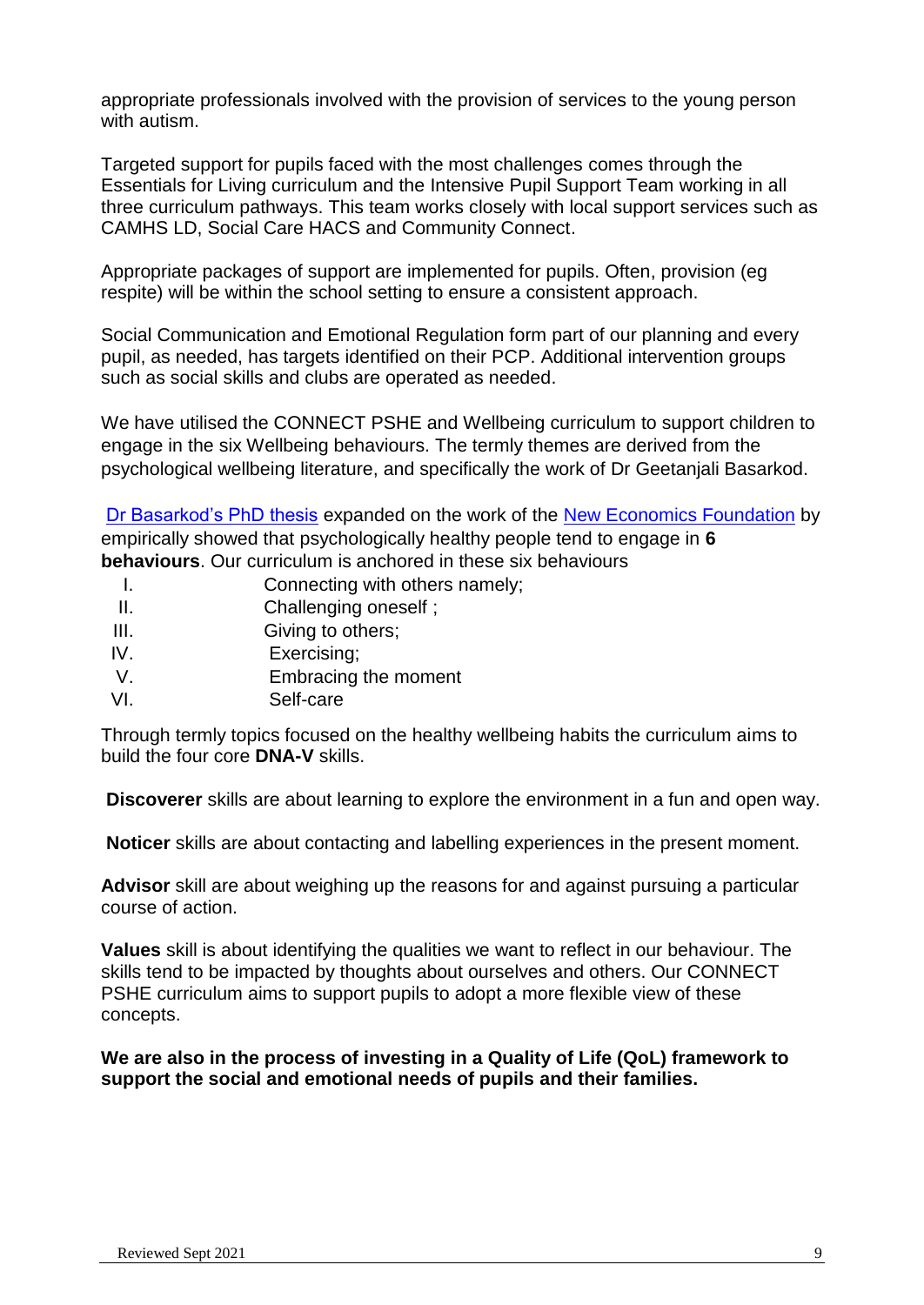#### **SECTION 3 APPROACHES**

#### **A graduated approach to SEN support**

The needs of the individual pupil are provided for through initial assessment, based on the prioritised, long-term goals identified on the EHCP. Each pupil has a Personal Curriculum Plan (PCP) with targets derived from the EHCP (see section 1), which is reviewed termly.

Teachers are responsible and accountable for the progress and development of the pupils in their class, including accessing support from teaching assistants or specialist staff. High quality teaching, differentiated for individual pupils, is the first step in responding to our learner's SEN. Hedgewood regularly and carefully reviews the quality of teaching for all pupils, including those at risk of underachievement. This includes reviewing and, where necessary, improving, teachers' understanding of strategies to identify and support vulnerable pupils and their knowledge of autism and other SEN encountered at the school.

#### **Learning Environment**

The school strives to provide an autism friendly, total communication environment.

A sensitive allocation to teaching groups and careful modification of the curriculum, timetables and social arrangements ensures access for all. An awareness to provide appropriate materials, teaching aids and adapted accommodation is implemented as required. We are preparing pupils for their next stage in education and adult life.

#### **Facilities and Access**

The school is fully accessible. All building improvements and our recent building expansion are fully compliant with the Disability Discrimination Act.

The school has a range of on-site facilities to provide challenge, engagement, fun and interaction.

- Outdoor learning and play areas Inc. swings, trim track, playground
- OT sensory swing area
- Specialised Equipment in the Occupational Therapy Room;
- Specialised technology room (in development)
- Library
- Food Technology Room (in development)

#### **Access to a balanced and broad- based curriculum (including the National Curriculum)**

Hedgewood aims to maximise the extent to which pupils can participate in the curriculum. This covers teaching and learning and the wider curriculum such as participation in after school clubs holiday clubs, study clubs, leisure, sporting, cultural activities and educational visits. variety of approaches

We aim to draw upon the different strengths and aptitudes of pupils when planning and delivering the curriculum. This could be using flexible grouping arrangements where pupils with autism can work with their peers, and encouraging peer support.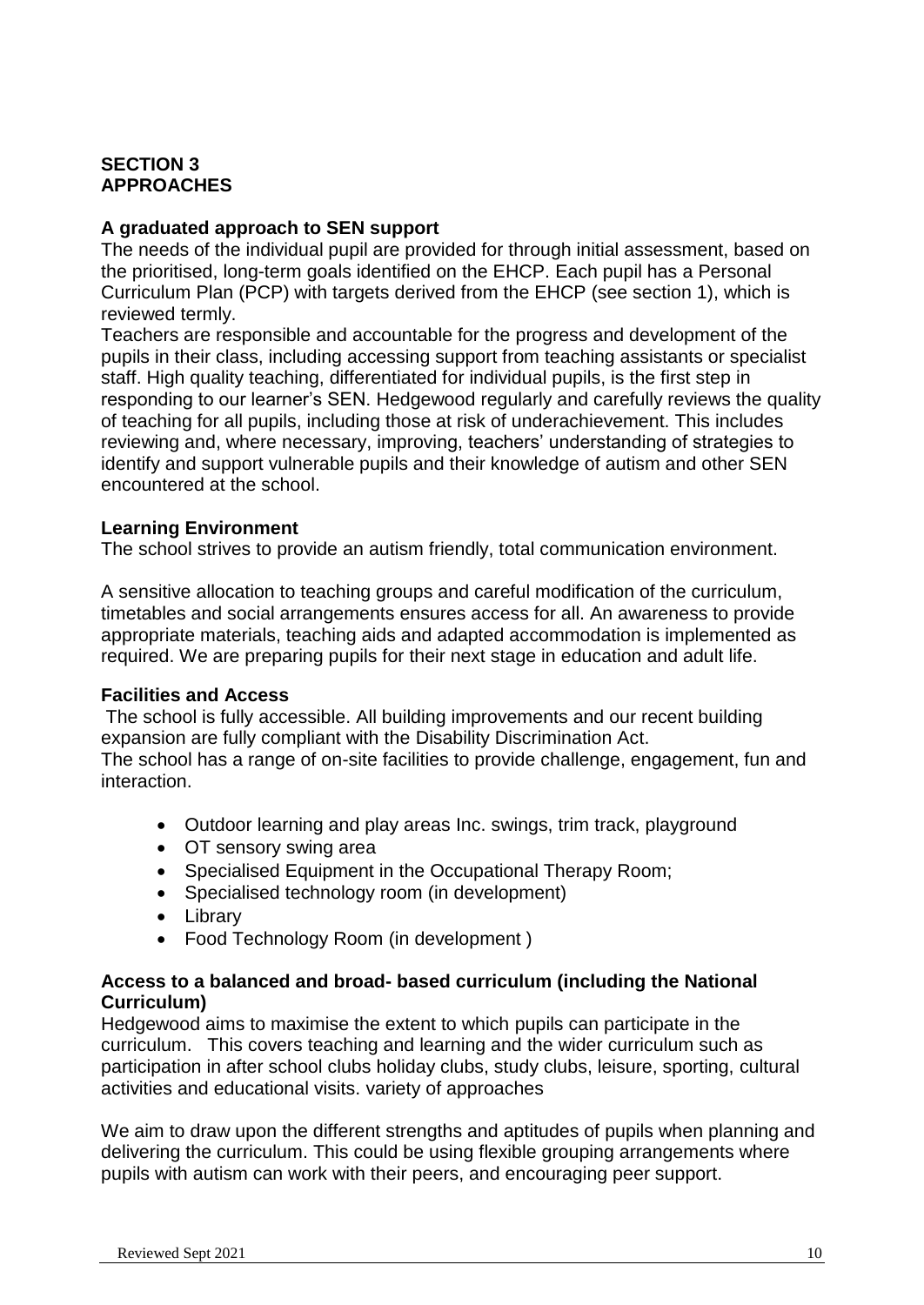Pupils follow one of our three curriculum pathways to connect with the most relevant, appropriate and balanced provision according to pupil need. The curriculum pathway identification notes the developmental level, communication intent and ability, the capacity to tolerate essential life skills, the degree of independence and academic ability. Each curriculum pathways take a holistic view of education, with well-being and positive mental health as key outcomes.

The three curriculum pathways at Hedgewood are as follows:

- 1. Essentials for Living (EfL)
- 2. Foundations for Life (F4L)
- 3. Core Curriculum (CC)

All pupils have access to a broad and balanced curriculum including the National Curriculum, adapted as necessary to reflect their individual learning needs. There is also an emphasis on developing independence, social interaction, social understanding, social communication and emotional wellbeing throughout the school day and through extended school opportunities.

Please see the Teaching and Learning Policy and Whole School Curriculum Policy

Hedgewood School staff are skilled and have considerable expertise working with pupils with autism and learning difficulties. We work with families to 'include' children in the community. We have a longstanding commitment to supporting mainstream schools. When required we can be called upon to share best practice and support our mainstream school colleagues particularly through outreach and our AET Training Hub. We are also actively setting up an AET delivery arrangement with the LA Inclusion Team

#### **Target Setting**

At Hedgewood we believe that all pupils can learn and should have access to a broad, balanced and relevant curriculum, designed to meet their individual needs, which enables them to be included successfully in a learning process leading to educational progress and the development of independence and useful life and social skills.

All pupils have a PCP which is at the heart of their learning pathway and identifies:

- The short-term SMART targets set for the child.
- The strategies and resources to be used.
- A review which monitors progress and helps to set new targets

Written and evaluated by the class and wider including professional's targets in the PCP include;

- EHCP objectives
- Academic targets in core curriculum areas
- Social, Emotional and Wellbeing targets based on PSHE
- Life Skills towards adulthood targets
- Support strategies to enable positive wellbeing and behaviour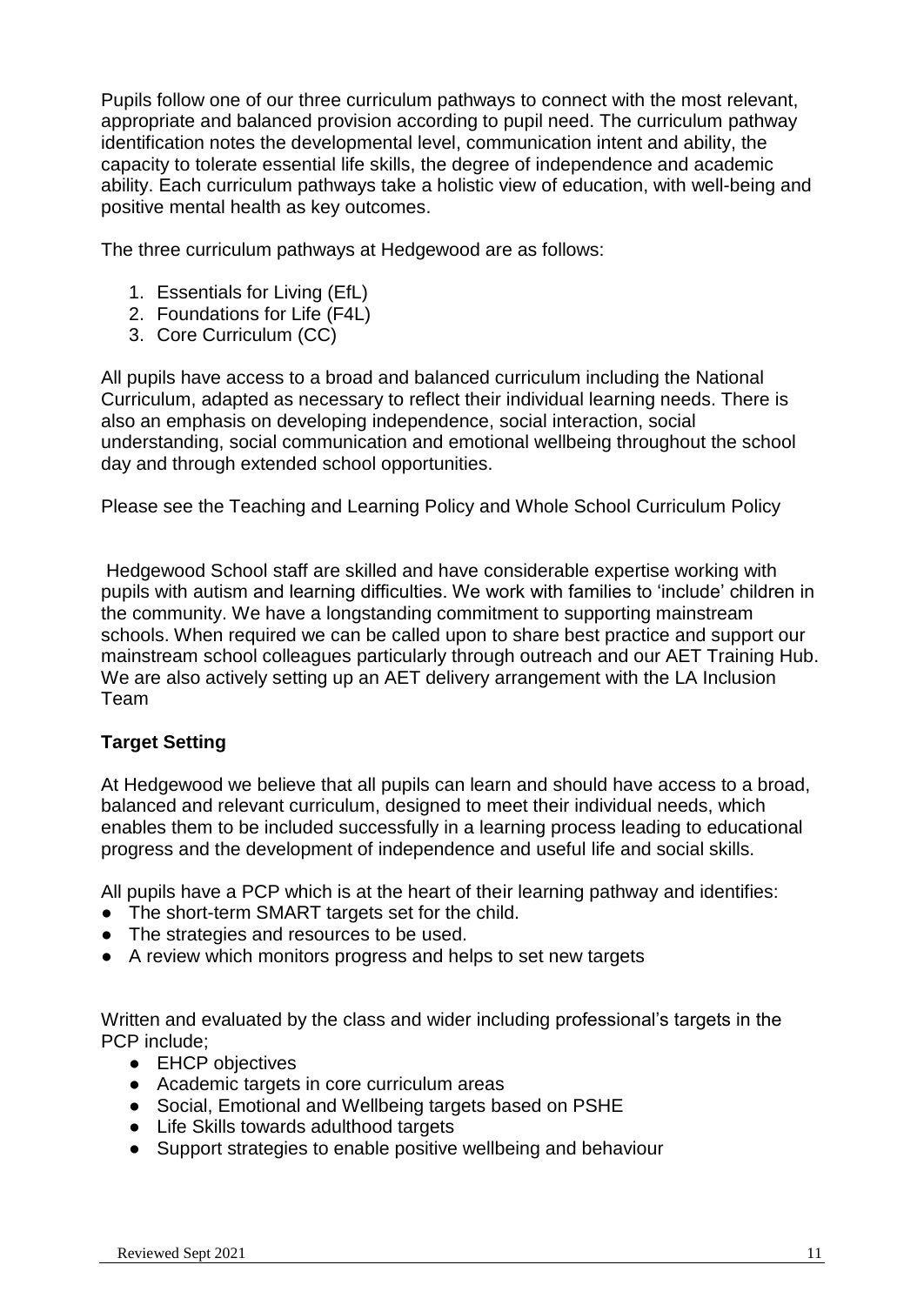All targets are shared with pupils and their parents/carers at regular intervals through PCP Pupil Progress Meetings and the termly Parent Consultations. Class teachers ensure that pupil targets are communicated to other staff across the school.

#### **Pupil Profiles**

Pupil Profiles are a person centred overview of a pupil and form part of the PCP.

They include:

- pupil likes and dislikes
- Necessary support
- Key methods of communication
- Self-regulation observation

#### **Individual Support Plans**

At Hedgewood we do not view behaviour as a special educational need. However, many of our pupils do need support to regulate their emotions and attaching behaviours. Support can also be offered through a Wellbeing Plan that provides consistency via a coordinated approach from all staff. Plans are based on a wide range of information sources. Some pupils require a Risk Assessment or an Individual Support Plan, which contribute to the Wellbeing Plan.

#### **Monitoring Progress and Intervention**

Pupils are assessed according to the protocols for their curriculum pathway.

EfL (Essential Eight Skills),

Foundations for Life (Assessment of Functional Living Skills),

Core Curriculum (Bsquared, including the Autism Progress strand which aims to guide the development of targeted support strategies to assess development of communication, social understanding and flexibility of thinking).

Personal Curriculum Plans are set and reviewed termly. Assessment outcomes are reported at Annual Review and at the end of the academic year.

Many pupil achievements relating to ability to manage sensory input, development of self –reliance and independence and understanding of own and other's emotions are planned for and assessed in contributing to positive outcomes for each autistic individual.

Learning Journeys provide valuable recording of pupil's achievements in different contexts. There is a digital platform for recording and tracking pupil progress for all three pathways which is under constant review to inform planning of next steps.

The Headteacher monitors progress termly through the collection of academic data, this data is evaluated and verified during the pupil progress meetings. It is here that any short falls in progress are identified and staff plan out and map out appropriate intervention plans.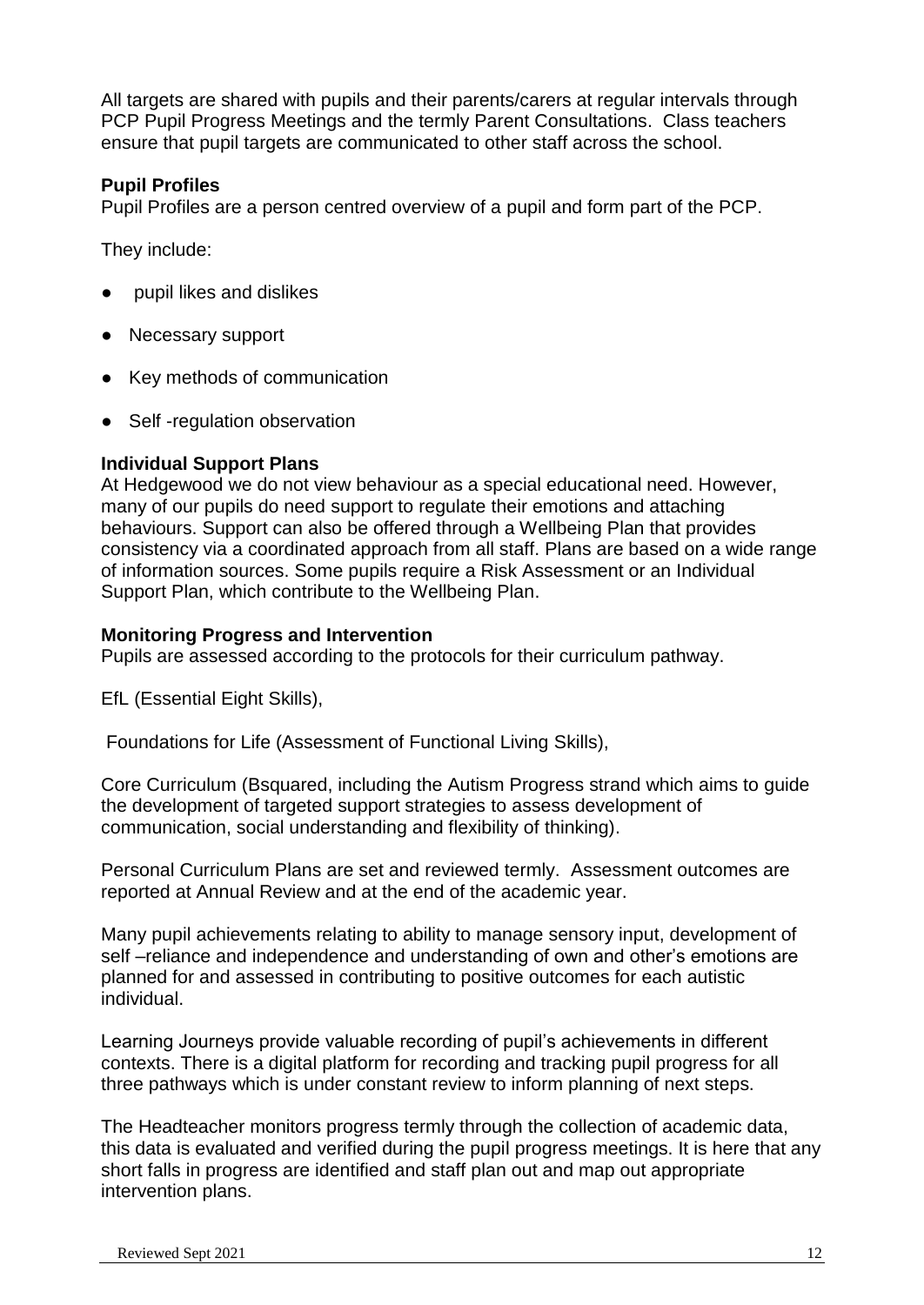Hedgewood has a therapy referral process, whereby staff can refer pupils with particular needs to the intradisciplinary team of therapists. This includes SALT, OT, music and art therapy.

#### **Supporting pupils with medical conditions**

Pupils at school with medical conditions are supported so that they have full access to educational opportunity, including school trips and physical education. For further information about how we support pupils with medical conditions, please refer to the First Aid, Health and Safety and Medications policies.

#### **SECTION 3**

#### **SUPPORTING PUPILS AND FAMILIES & MEASURING OUTCOMES**

Hedgewood is committed to working with parents and other professionals to increase positive outcomes for young people with autism. Our integrated therapies (Speech and Language and Occupational Therapy) are delivered to maximise progress in core skills relevant to each child's needs.

#### **Professional Support**

Our professional intradisciplinary team includes speech and language therapy, occupational therapy and Family Services team. Visiting professionals linked with the school include educational psychologists, CAMHS LD Behaviour Analysts, Clinical Psychologists and social care professionals.

#### **Parents and Carers**

Parents / carers have a vital role in supporting their child's education. We are keen to garner parent/carer opinions and views Communication is facilitated through the home school SeeSaw App or home/school book, termly newsletters, parent coffee afternoons, home visits, Family Service involvement, Learning Journeys on SeeSaw, termly meetings, our ''open door policy, parent training sessions and email correspondence with teachers

#### **Annual Reviews**

All EHCPs are reviewed annually with the parents/carers, the LA and the school. All professionals involved are invited to consider whether any amendments need to be made to the description of the pupil's needs or to the special educational provision specified in the document. The annual review takes a person centred approach and focuses on aspirations and achievements as well as on any difficulties that need to be resolved. The school is responsible for the co-ordination of the annual review and disseminating relevant reports and information to be considered two weeks before the review.

Long term objectives that are outlined within the EHCP are reviewed with input from all persons and professionals working with the child.

Prior to the review the follow documents are completed:

- The school Annual Review report
- The parent / carer contribution document
- The pupil's contribution document wherever possible
- Therapy reports & other professional reports

The school will complete the annual review paperwork and include any relevant notes or information from the meeting and disseminate this to relevant parties within two weeks of the meeting.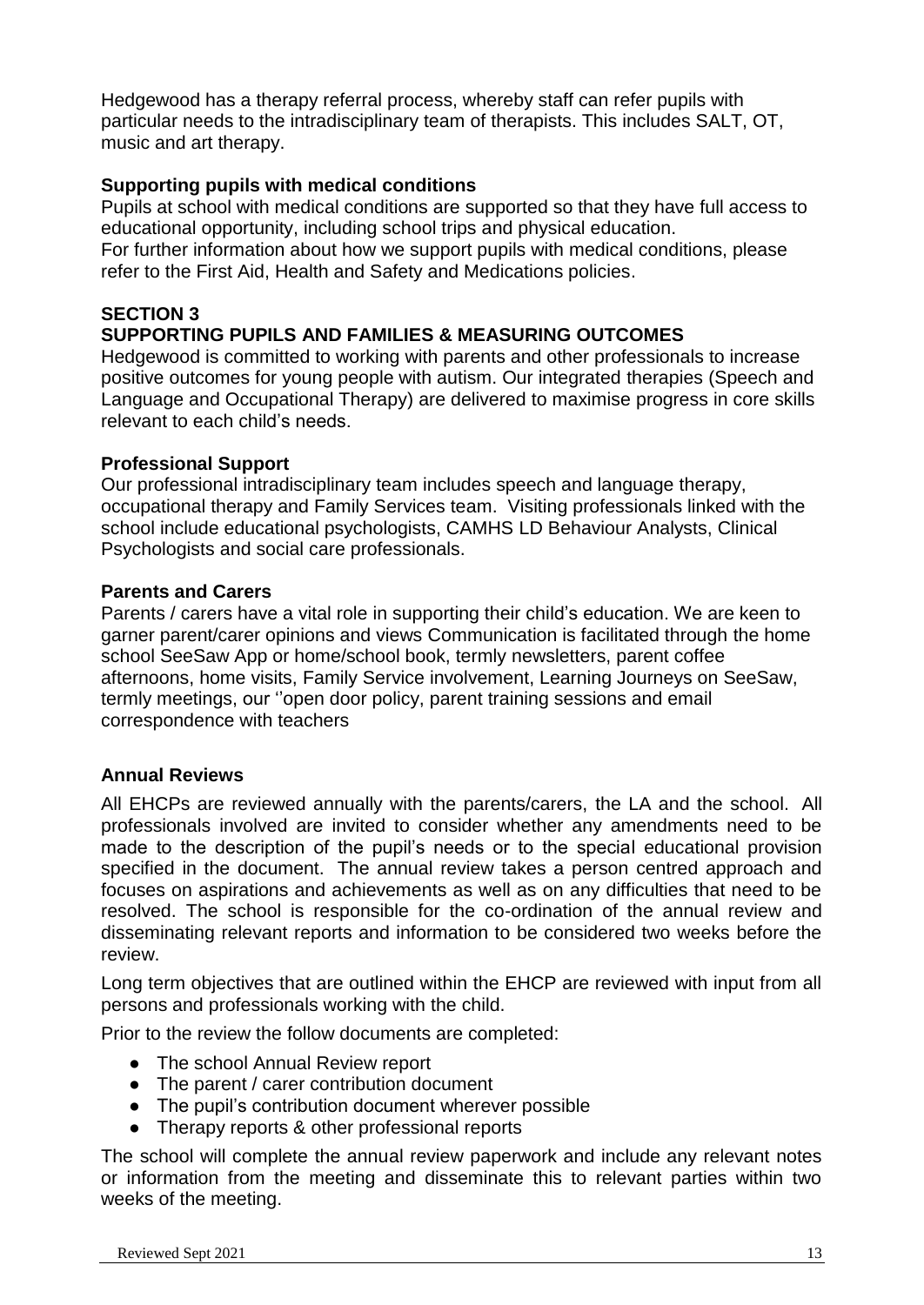#### **SECTION 4 MONITORING AND EVALUATING SUCCESS**

Hedgewood regularly and carefully monitors the impact of provision.

We sample parent and carer views at regular points during the year, as well as at the annual review.

The SLT has an open door policy to pupils, staff and parents and we use our feedback and evaluation processes to plan staff training and interventions. .

#### **Training and Resources**

Every member of staff is trained to a core standard so they are able to support our pupils effectively. These are outlined in section 1 of this document.

In order to maintain and develop the quality of our provision and teaching so that it continually responds to the strengths and needs of all pupils, all staff are encouraged to undertake training and development, both onsite and offsite. We plan for staff training needs through the performance management process, as well as through teaching observations and school quality assurance. Regular training sessions as well as twilight training sessions are set aside for training. We also have a comprehensive induction program for new teachers that covers key aspects of autism, Safeguarding and GDPR as well as a meeting with key staff to explain school systems and structures provision and practice and to discuss the needs of individual pupils.

Class sizes are small, typically between 7-10 pupils in a class with one teacher and 4-5 teaching assistants.

Specialist equipment and resources are tailored to meet the needs of each individual and are outlined within their PCP.

### **SECTION 5**

#### **COMPLAINTS AND SUPPORT SERVICES**

Hedgewood has a robust complaints system to deals effectively with issues raised by parents and carers. Complaints can be made to the Headteacher, in the first instance, either by writing or emailing to the main school address.

Parents and carers can contact the Special Educational Needs and Disability Advice and Support Service (SENDIASS) at Hillingdon for support in this process. Hillingdon SEND Information and Advice Support Service:

Parents and carers are encouraged to contribute to the work of the school and to feel welcome in every area of activity. As part of this partnership there is a positive and productive partnership between the home and school including training, work with the Family Services Team, including First Steps Family Group Therapy, Training workshops and community focus including coffee afternoons.

Hedgewood liaises with arrange of professional including Educational Psychologists, Intensive Behaviour Support Services (CAHMS LD), to promote positive outcomes for pupils.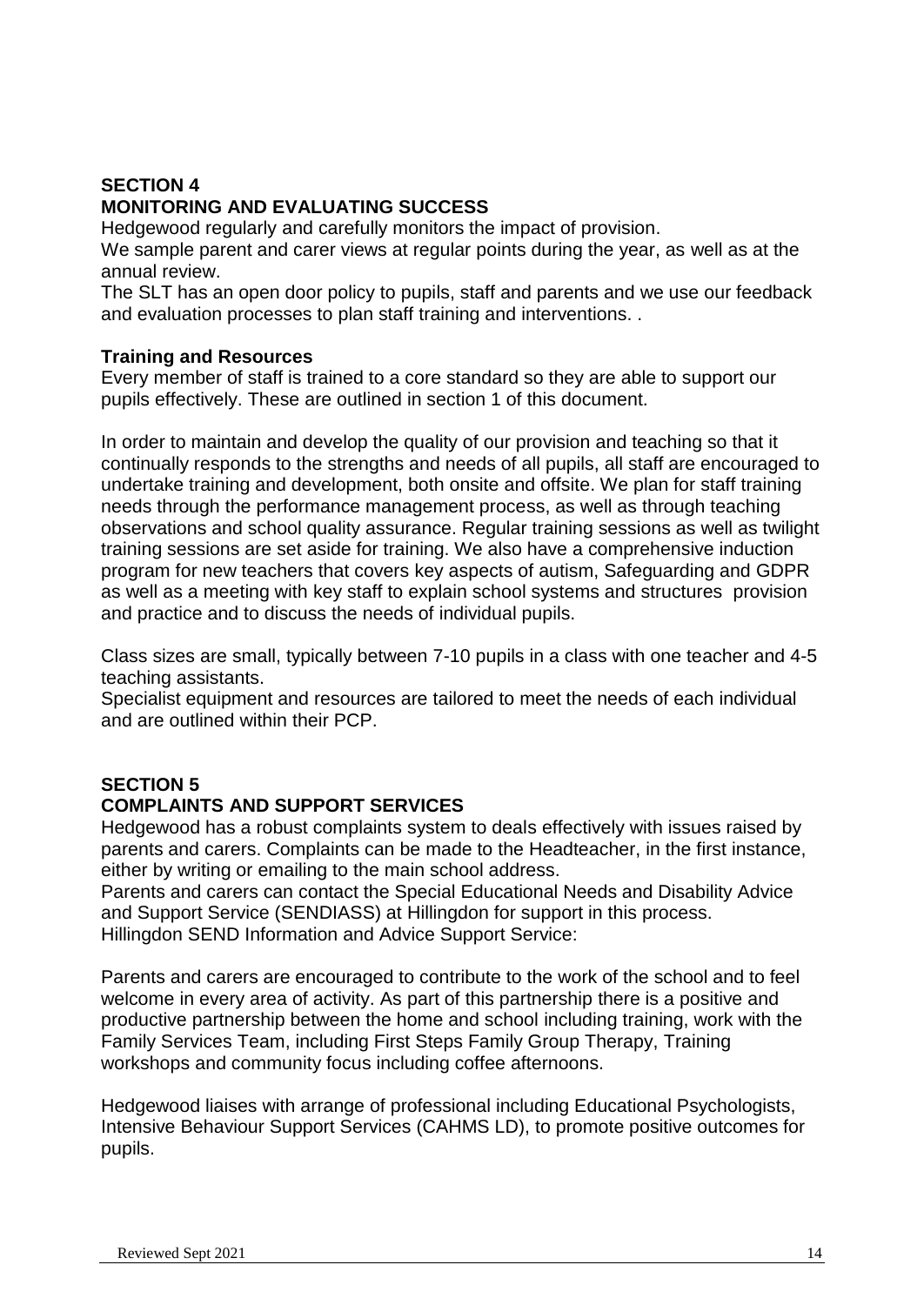The school hosts a range of other professionals such as community nursing and Hillingdon SCITT (Initial Teacher Training) to develop awareness of and the understanding of autism in the community.

Hedgewood is committed to its Outreach programme to support local school to develop good autism practice and also provided bespoke Individual Learning Plans to enable pupils with autism in mainstream settings access learning opportunities and achieve positive outcomes. Hedgewood School is the Hillingdon Hub for the AET, providing support to other educational professionals in supporting young persons with autism across a variety of educational settings and is developing partnership working with the LA.

Family Services Team have developed an extensive support network to provide links between home, school and other services. They support our parents and carers with understanding, guidance and strategies to improve the quality of life for their children and for their family as a whole. The Family Services team have a wealth of information to guide parents to available support networks within the community. They provide a network of assistance and advice for parents and carers, and a varied programme of activities including coffee afternoons and extended school clubs. As Mental Health First Aiders, they are available as a point of contact for anyone who is experiencing a mental health issue or emotional distress. This interaction could range from having an initial conversation through to supporting a person to get appropriate help.

They provide of a range of parent training courses including NAS early Bird + courses and sign-a-long. They promote well-being and resilience through individualised support and guidance for parents/carers.

#### **Governing Body Evaluation**

- Termly reports are made by the Headteacher to Governors
- Governors are linked to various areas of the curriculum and classes activities and make focussed visits.
- Benchmarking tools are used by Governors.
	- Governors are focused on progress in learning in a safe context.

#### **SECTION 6 COVID-19**

Hedgewood remained fully open during the pandemic.

During this period, we implemented:

-Full risk assessment to ascertain the pupils who should attend school and Risk assessments on pupils remaining at home.

-Home learning support for all pupils delivered through a variety of mechanisms which included, online, outdoor and life skills activities, prepared work delivered to pupils and online learning platforms, Zoom and SEESAW learning tutorials.

-Home learning activities had a focus on supporting progress towards EHCP targets. -Pastoral support for all families at home which range from daily to weekly check ins based on a needs analysis

-Links with external professionals to ensure all pupils are looked after and safe -At least weekly communication from SLT around organisation, planning and sharing of information such as risk assessments

-Support from the multi-disciplinary team to include online support with SaLT, OT and therapy

-Communication tools and resources sent to families to support with learning at home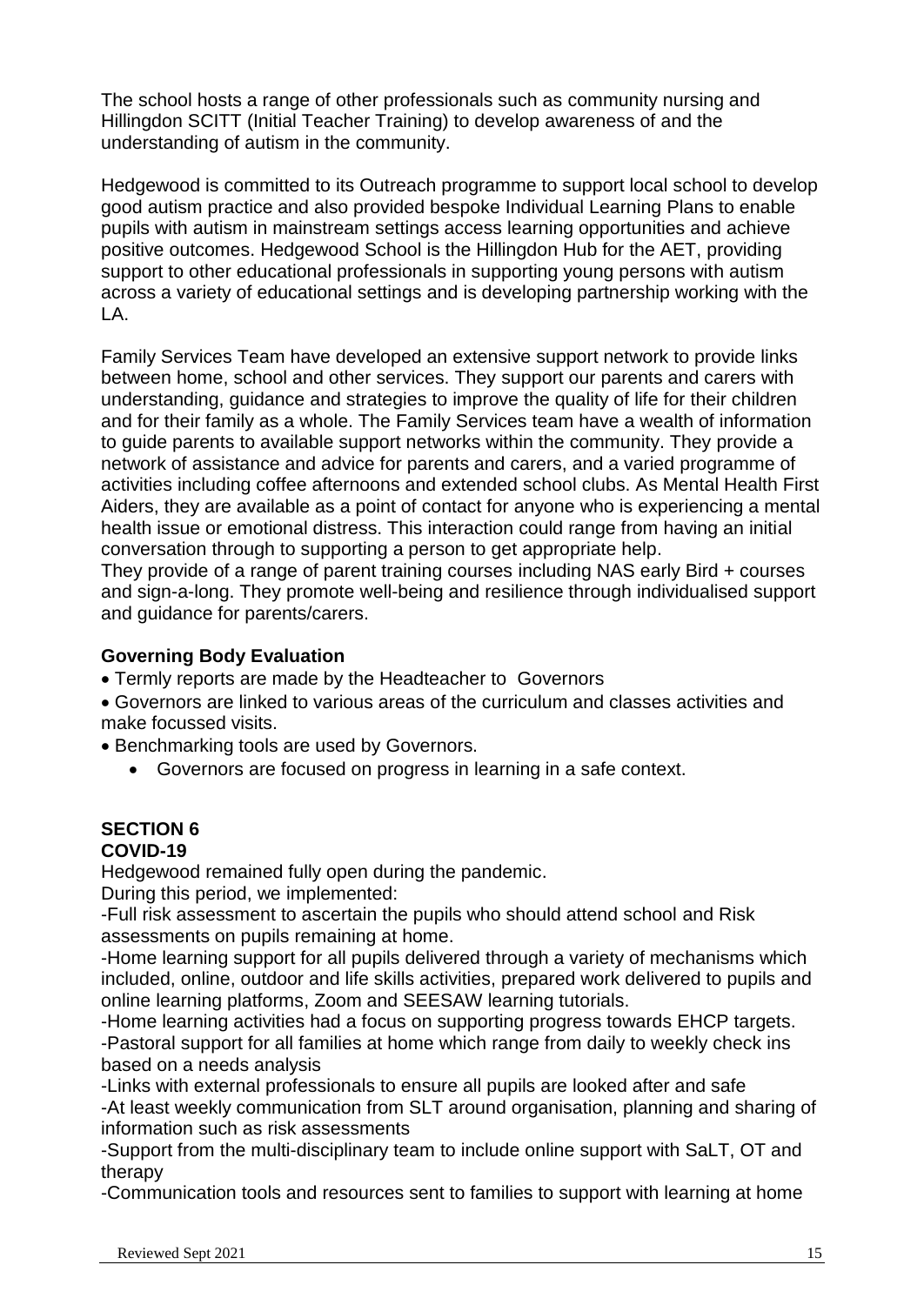During the period of lockdown and in line with the guidance we continued to run annual reviews using Zoom or telephone. Unfortunately, a small number of Annual Reviews were postponed (largely due to limited access to technology sometimes abroad). Assessment for the summer term was halted and all pupils have taken part in a full rebaseline assessment process in the first half of the academic term 2020 to ascertain the gaps and target Catch –up.